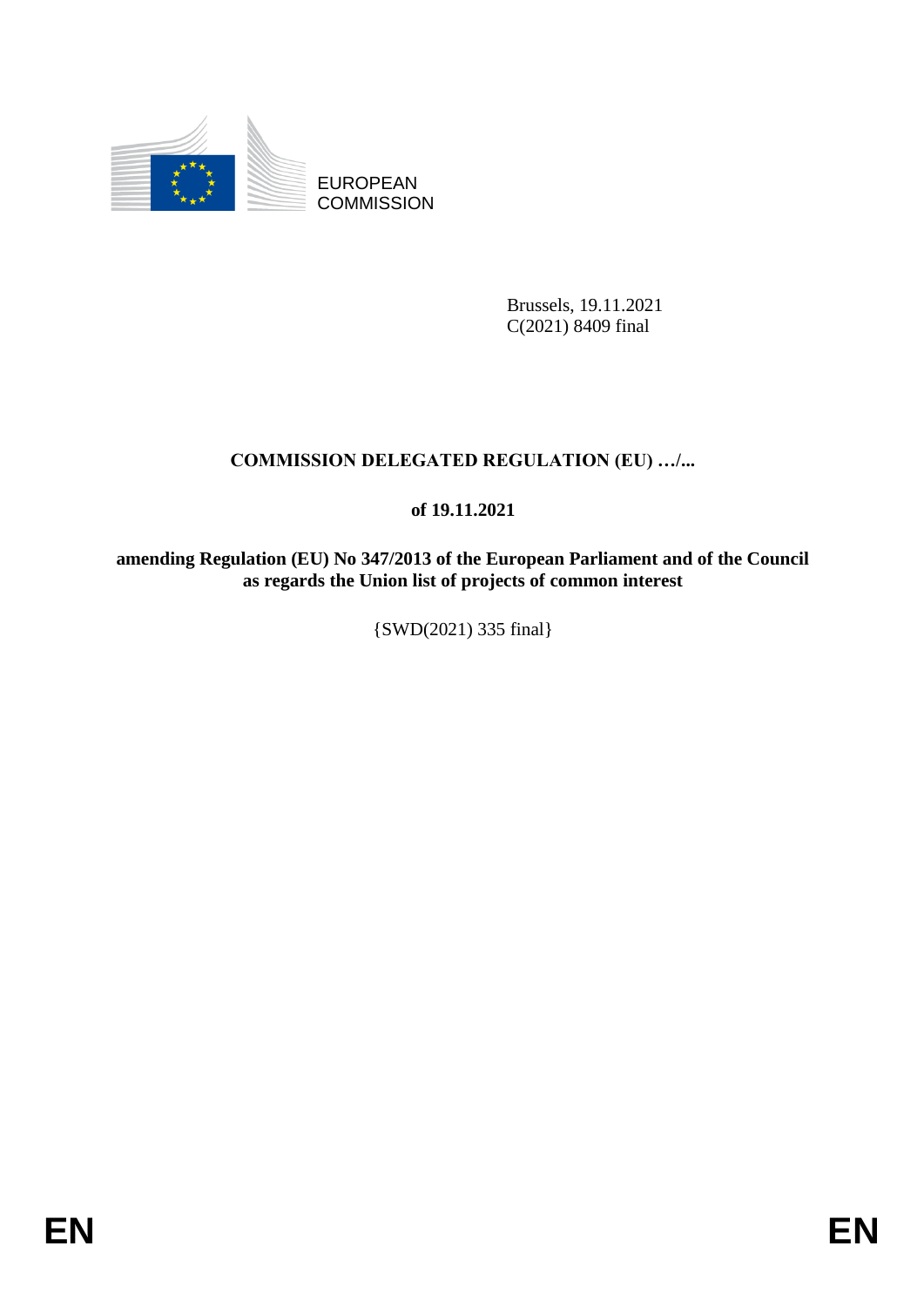# **EXPLANATORY MEMORANDUM**

### **1. CONTEXT OF THE DELEGATED ACT**

#### **Objective and legal basis of the proposed action**

This Delegated Regulation establishes a Union list of projects of common interest (PCIs) to replace the list, as established by the Commission Delegated Regulation (EU) 2020/389 of 31 October 2019<sup>1</sup>

PCIs are specific energy infrastructure projects that are critical for completing the European internal energy market, achieving the Union's energy policy objective of providing affordable, secure and sustainable energy to all Europeans, and for attaining the Union's targets and climate objectives.

Article 3(4) of Regulation (EU) No 347/2013 on guidelines for trans-European energy infrastructure (the TEN-E Regulation) requires the Commission to adopt, every two years, a delegated act that establishes a Union list of PCIs.<sup>2</sup> The Union list is based on the regional lists of candidate PCIs prepared and adopted by the regional groups established by the TEN-E Regulation.

This Delegated Regulation takes the form of an annex to the TEN-E Regulation.

#### **General context of the Delegated Regulation**

The TEN-E Regulation provides for a legislative framework which aims at facilitating and accelerating the implementation process of PCIs.

The TEN-E Regulation establishes nine strategic geographical infrastructure priority corridors in the areas of electricity, gas and oil, and three Union-wide infrastructure priority thematic areas for smart grids, electricity highways and cross-border carbon dioxide network. It provides for an open, transparent and inclusive process of identifying specific PCIs that are needed to implement these priority corridors and areas.

The TEN-E Regulation also lays down a set of measures to ensure that PCIs are implemented in good time, including:

- strengthened transparency and improved public consultation;
- accelerated and streamlined permit granting procedure, including a binding threeand-a-half-years' time limit for this procedure;
- a single national competent authority acting as a one-stop-shop for permit granting procedures;
- improved regulatory treatment by allocating costs according to the net benefits, and regulatory incentives; and
- possibility of receiving financial assistance under Connecting Europe Facility (CEF) in the form of grants and innovative financial instruments.

<sup>1</sup> <sup>1</sup> Commission Delegated Regulation (EU) 2020/389 of 31of October 2019amending Regulation (EU) No 347/2013 of the European Parliament and of the Council as regards the Union list of projects of common interest.

<sup>&</sup>lt;sup>2</sup> OJ L 115, 25.4.2013, p.39.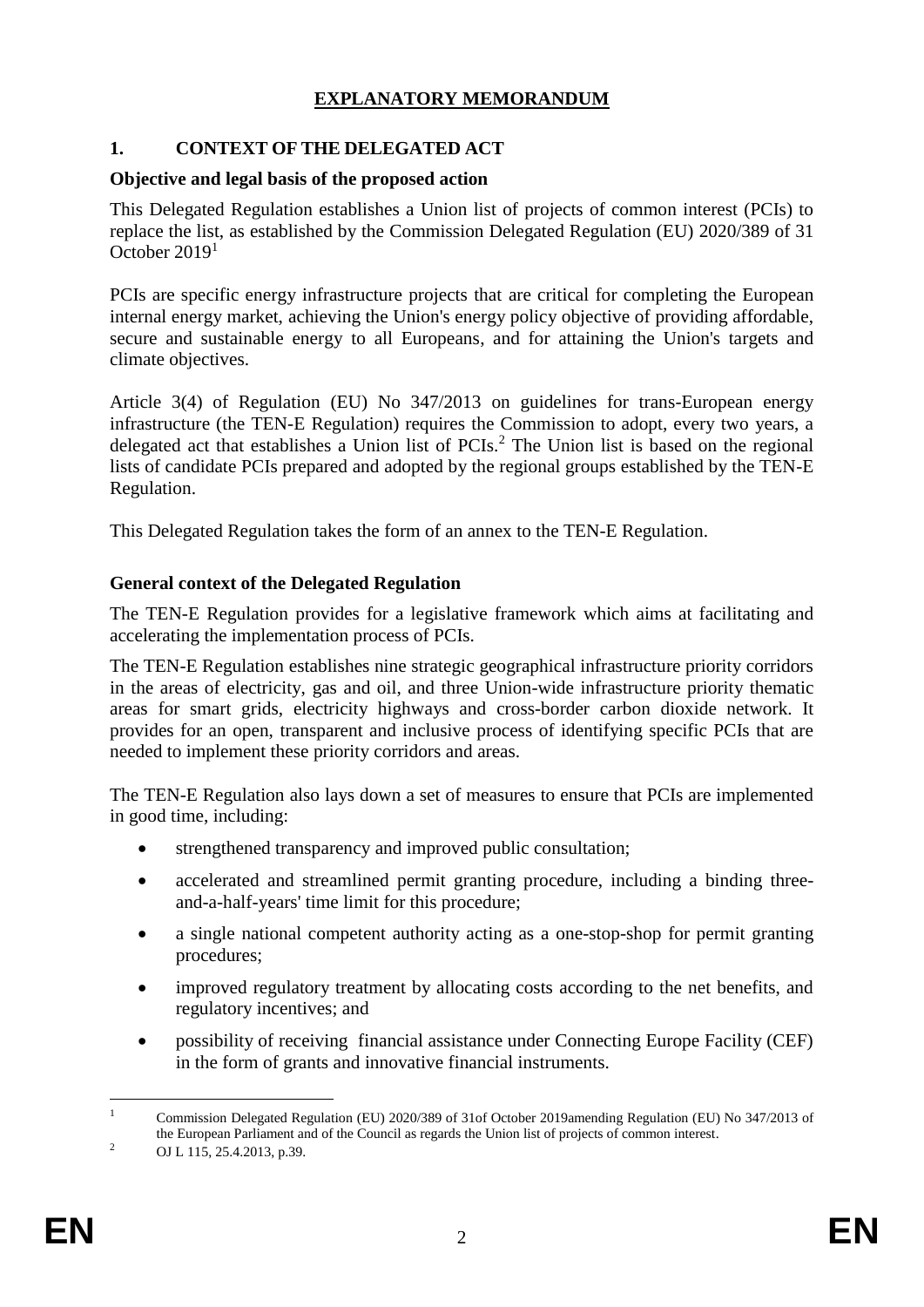### **2. CONSULTATIONS PRIOR TO THE ADOPTION OF THE ACT**

#### **PROCESS PRIOR TO THE ADOPTION OF THE UNION LIST OF PCIS**

The process of establishing the Union list of PCIs started in October 2020 and ends with the the entry into force of this Delegated Regulation.

The identification process of PCIs is based on regional cooperation and it was managed by the regional groups. Regional groups for electricity, smart grids, and gas comprise representatives of the Member States, national regulatory authorities (NRAs), transmission system operators (TSOs), European Networks of Transmission System Operators for gas and electricity (ENTSOG and ENTSO-E), the Agency for the Cooperation of Energy Regulators (ACER), and the Commission. Regional groups for oil and carbon dioxide transport projects comprise representatives of the Member States, project promoters and the Commission.

In addition to the legal provisions of the TEN-E Regulation on the specific role of Regional Groups in establishing the regional lists of PCIs, the Commission acted on political commitments stemming from the Interinstitutional Agreement between the European Parliament, the Council of the European Union and the European Commission on Better Law-Making and the Framework Agreement on relations between the European Parliament and the European Commission. The meetings of regional groups have been open to officials working for the Parliament's administration and information related to the preparation of this delegated act have been shared before adoption.

The PCI process also involved exchanges with relevant stakeholders acting in the field of energy, such as consumer and environmental protection organisations. Furthermore, four public consultations were carried out by the Commission to obtain views of stakeholders and the larger public on the necessity and merits of the proposed projects from a Union energy policy perspective.

The process of establishing the Union list consisted of the following main stages:

(a) Identification of the infrastructure needs, and the improved assessessment methodology

The PCI selection process in the electricity and gas sectors started in October 2020 with the identification at regional level of specific infrastructure needs that should be addressed by new infrastructure projects and that cannot be effectively resolved by other non-infrastructure means, including regulatory or market-based measures.

The infrastructure needs identified by the regional groups constituted the basis of the improved 2021 assessment methodologies of electricity and gas PCI candidates. These methodologies were developed within the Cooperation Platform comprising representatives of the Commission, ACER, ENTSOG and ENTSO-E as well as representatives of NRAs on an ad-hoc basis. The Cooperation Platform was established to ensure better coordination of the PCI process between the key participants, and to provide for greater transparency.

The assessment framework for the assessment of candidate PCIs in the priority area of smart grid deployment and CO2 networks followed the same process as for the fourth Union list of PCIs.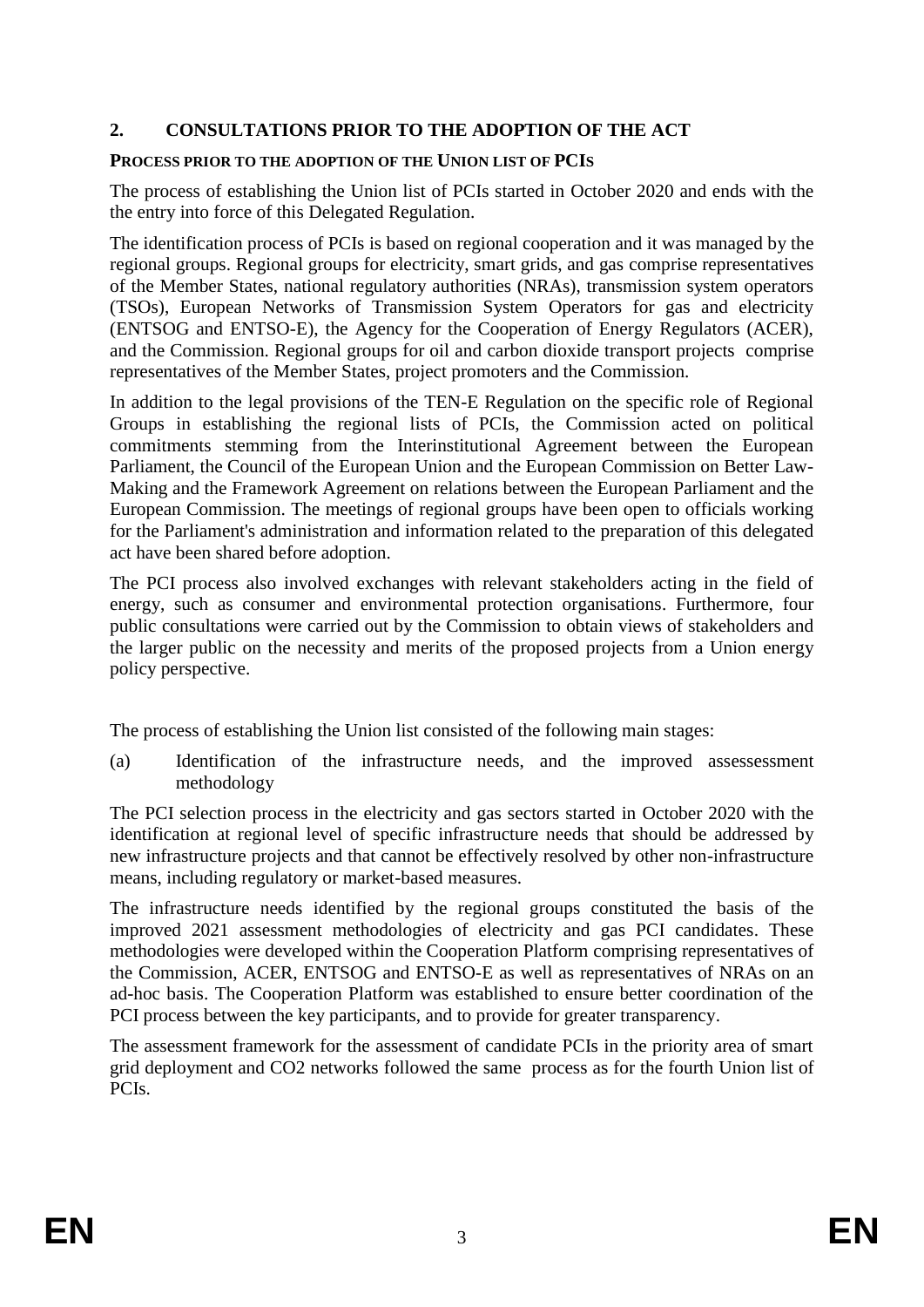(b) Submission of candidate PCIs by project promoters

In accordance with point 2(3) and 2(4) of Annex III to the TEN-E Regulation, electricity and gas infrastructure projects submited by promoters during the dedicated calls as candidate PCIs were part of the 10-year network development plans (TYNDPs) for gas and electricity developed by ENTSOG and ENTSO-E respectively.

# (c) Assessment of candidate PCIs by the regional groups

Each regional group carried out an assessment of the candidate PCIs proposed for its priority corridor.

In the first place, projects were assessed with regard to their compliance with the general criteria laid down in Articles 4(1) of the TEN-E Regulation, including their contribution to the objectives of the corridor and their cross-border dimension.

Subsequently, the regional groups assessed projects' contributions to the specific criteria laid down in Article 4(2) of the TEN-E Regulation according to the agreed dedicated methodologies developed within the Cooperation Platform (for electicity and gas PCI candidates) or by the respective working group for cross-border carbon dioxide network PCI candidates. Furthermore, electricity and gas candidate PCIs were subject to cost-benefit analysis carried out according to the methodologies developed by ENTSO-E and ENTSOG. In the priority thematic area of smart grid deployment, the cost-benefit analysis was prepared by the promoters themselves and the application for PCI was assessed in accordance with the Assessment Framework and the legal provisions.

# (d) Consultation of stakeholders on candidate PCIs

Provisions of Annex III to the TEN-E Regulation provide for enhanced transparency and public participation in the PCI process. Each regional group should consult the organisations representing relevant stakeholders — and, if deemed appropriate, stakeholders directly including producers, distribution system operators, suppliers, consumers, and organisations for environmental protection. The regional group may also organise hearings or consultations, where relevant for the accomplishment of its tasks.

Four public consultations on electricity, gas, smart grids and cross-border CO2 networks candidate PCIs were carried out during the period from 14 January to 18 June 2021 complying with the Commission's better-regulation principles. Overall, 777 contributions from 21 Member States were submitted via the EU Survey consultation platform representing a wide range of citizens and stakeholders, including environmental organisations, trade associations, small and medium enterprises (SMEs) etc. Several position papers were submitted via a functional mailbox communicated to the public. In summary, the respondents largely supported the inclusion of smart grids and CO2 network candidate projects in the Union list. With regards to electricity, and notably gas infrastructure, a number of environmental stakeholders emphasised the need to take into account the environmental merits of individual candidate projects in the course of the PCI identification and selection process, as well as the role of gas. The main goal of the consultation process was to assess the necessity of the proposed projects – taking account of their socioeconomic benefits and costs from the Union energy policy perspective. All PCIs must comply with Union legislation and undergo a complete permit granting procedure, including an environmental impact assessment and public consultation. Should a PCI be found not to be in compliance with Union legislation, it may be removed from the Union list.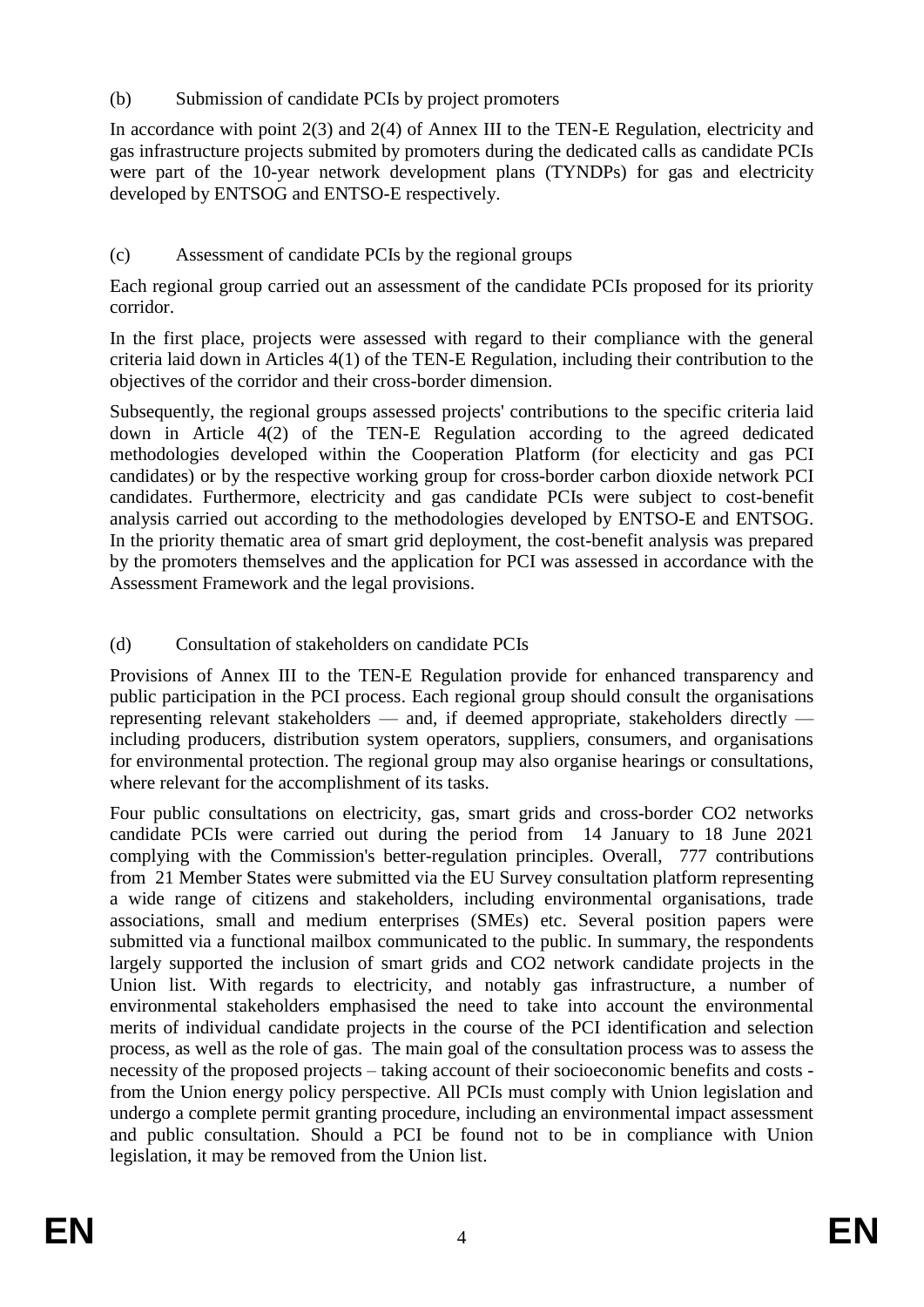In addition to the online consultation process, bilateral meetings with representatives of consumer and environmental organisations were held to allow for more in-depth discussions on the methodology underpinning the assessment of PCIs.

Moreover, stakeholders were regularly invited to, and participated in meetings of the regional groups which discussed the needs in each corridor, assessed the PCI candidates and drew up the regional lists of PCIs.

### (e) Check of the criteria and the cross-border relevance by the NRAs

The NRAs (coordinated by ACER) cross-checked, for the electricity, gas and smart grids PCI candidates, the consistent application of the criteria/cost-benefit analysis methodology and their cross-border relevance. Overall, the NRAs assessment has been positive and only some NRAs have expressed their reservations with regard to a low number of of projects. Detailed findings were submitted to the regional groups.

(f) Agreement of the decision-making bodies on the draft regional lists of candidate PCIs

Following the assessment of candidate PCIs by the regional groups, their decision-making bodies at technical level (composed of the Commission and Member States representatives) agreed on the draft regional lists and the preliminary ranking of candidate PCIs. Meetings of the technical decision-making bodies of the regional groups were held on 15 July for electricity, smart grids,gas and CO2 network candidate projects.

(g) ACER's opinions on the draft regional lists

In line with point 2(12) of Annex III to the TEN-E Regulation, ACER provided its opinions on the *draft* regional lists of electricity (including smart grids) and gas PCIs on 27 October 2021. ACER assessed the consistent application of the assessment criteria and of the cost/benefit analysis across the regions.

(h) Adoption of the final regional lists of PCIs by the decision-making bodies

The *final* regional lists in the relevant eight priority corridors and all two priority thematic areas were adopted by the decision-making bodies of the regional groups on 9 November 2021. The decision-making bodies adopted the final regional lists on the basis of the draft regional lists and by considering the ACER's opinion, the NRAs' assessments and in the case of carbon-dioxide transport projects the Working Group's assessment.

Mention should be made that the members of the oil Regional Group decided together that in view of the Union's climate neutrality objective and in line with the Green Deal no oil PCIs should be proposed for the  $5<sup>th</sup>$  Union PCI list. Consequently, the  $5<sup>th</sup>$  Union list will not contain any oil projects.

For a project to be eligible for inclusion in the e-highways thematic area it must align with the e-Highways thematic area objective and be part of any of the four TEN-E electricity priority corridors. Considering the fact that i) the  $5<sup>th</sup>$  PCI list will be the last list to be approved under the current TEN-E framework and ii) the additional e-Highways lable represents only a recognition of a project's relevance for the e-highway development with no additional TEN-E benefit associated to the lable; it was decided to not select any project for this thematic area category. Consequently the  $5<sup>th</sup>$  Union list will not contain any e-Highways projects.

The inclusion of the projects in the PCI list is without prejudice to the application of State aid rules in case of State support to the projects.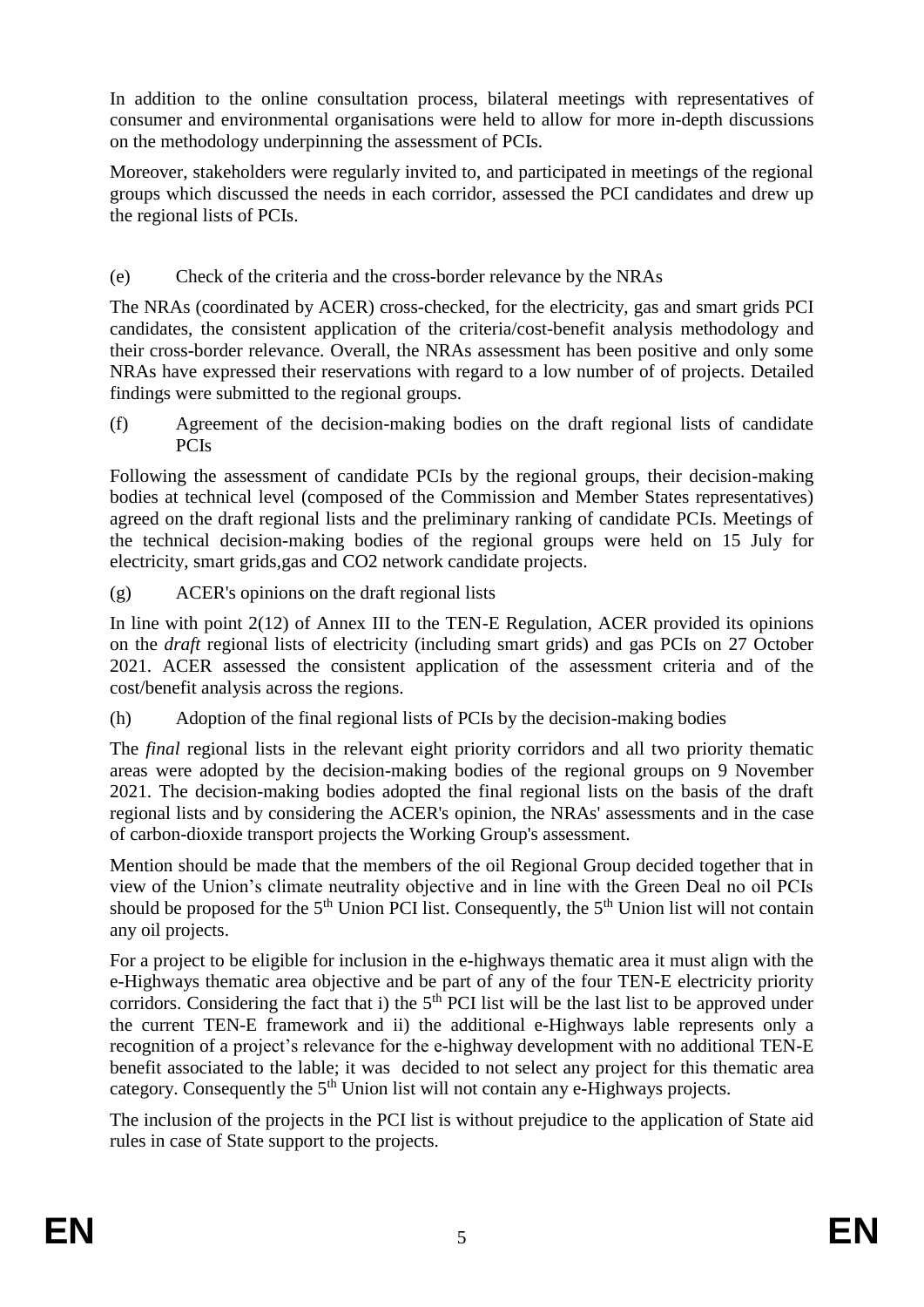### **3. LEGAL ELEMENTS OF THE DELEGATED ACT**

#### **Summary of the proposed action**

This Delegated Regulation identifies 98 PCIs which are deemed necessary to implement the priority corridors in the electricity, gas and the priority thematic areas: smart grids and the cross-border carbon-dioxide networks, as identified in the TEN-E Regulation.

This Delegated Regulation is adopted pursuant to Article 3(4) of the TEN-E Regulation, which empowers the Commission to adopt, every two years, a delegated act establishing the Union list of PCIs. This list is to replace the fourth Union list of PCIs established by Commission Delegated Regulation (EU) 2020/389 of 31 October 2019. This Delegated Regulation takes the form of a new Annex VII to the TEN-E Regulation. In view of the ongoing legislative negotiations for the revision of the TEN-E Regulation, this Delegated Regulation shall remain in force until the sixth Union list of PCIs is adopted regardless of whether a new regulation replacing the current TEN-E Regulation enters into force in the meantime.

This Union list provides for 98 PCIs, including 67 in electricity, 20 in gas, 5 smart grids, and 6 cross-border carbon dioxide network projects.

The Union list includes projects that are critical for completing the European internal energy market, for achieving the Union's energy policy objective of affordable, secure and sustainable energy, and for attaining the Union's targets and climate objectives. PCIs include all the priority projects agreed by the High Level Groups established to facilitate at regional level development of cross-border and trans-European projects as well as implementation of harmonised rules. When completed, electricity PCIs will help Member States to comply with the 2030 climate and energy policy targets, and the 2030 electricity interconnection targets. Gas PCIs will address the remaining bottlenecks in the EU gas transmission grid identified by the Regional Groups. The list of PCIs will ensure that most Member States have access to at least three sources of gas, including to liquefied natural gas, and that no Member State remains in energy isolation.

This Union list contains in total 34% fewer PCIs than the (fourth) Union list adopted in 2019. The list contains 38% less gas PCIs than the fourth Union list. The lower number of gas PCIs results mainly from (i) the completion of some projects, (ii) a more robust PCI selection process, and (iii) the prioritisation of projects addressing the remaining and most urgent essential bottelnecks taking into account the decrease in the estimated gas demand in line with the European Union's decarbonisation objectives.

PCIs included in this Delegated Regulation are to be implemented only after successful completion of permit granting procedures in all countries concerned, including environmental impact assessments and public consultations. PCIs need to comply with Union and national legislation, including environmental legislation and the unbundling provisions in Directive (EU) 2019/944 and Directive 2009/73/EC where applicable. 3,4

1

<sup>3</sup> Directive (EU) 2019/944 of the European Parliament and of the Council of 5 June 2019 on common rules for the internal market for electricity and amending Directive 2012/27/EU OJ L 158, 14.6.2019, p. 125).

Directive 2009/73/EC of the European Parliament and of the Council of 13 July 2009 concerning common rules for the internal market in natural gas and repealing Directive 2003/55/EC (OJ L 211, 14.8.2009, p.94).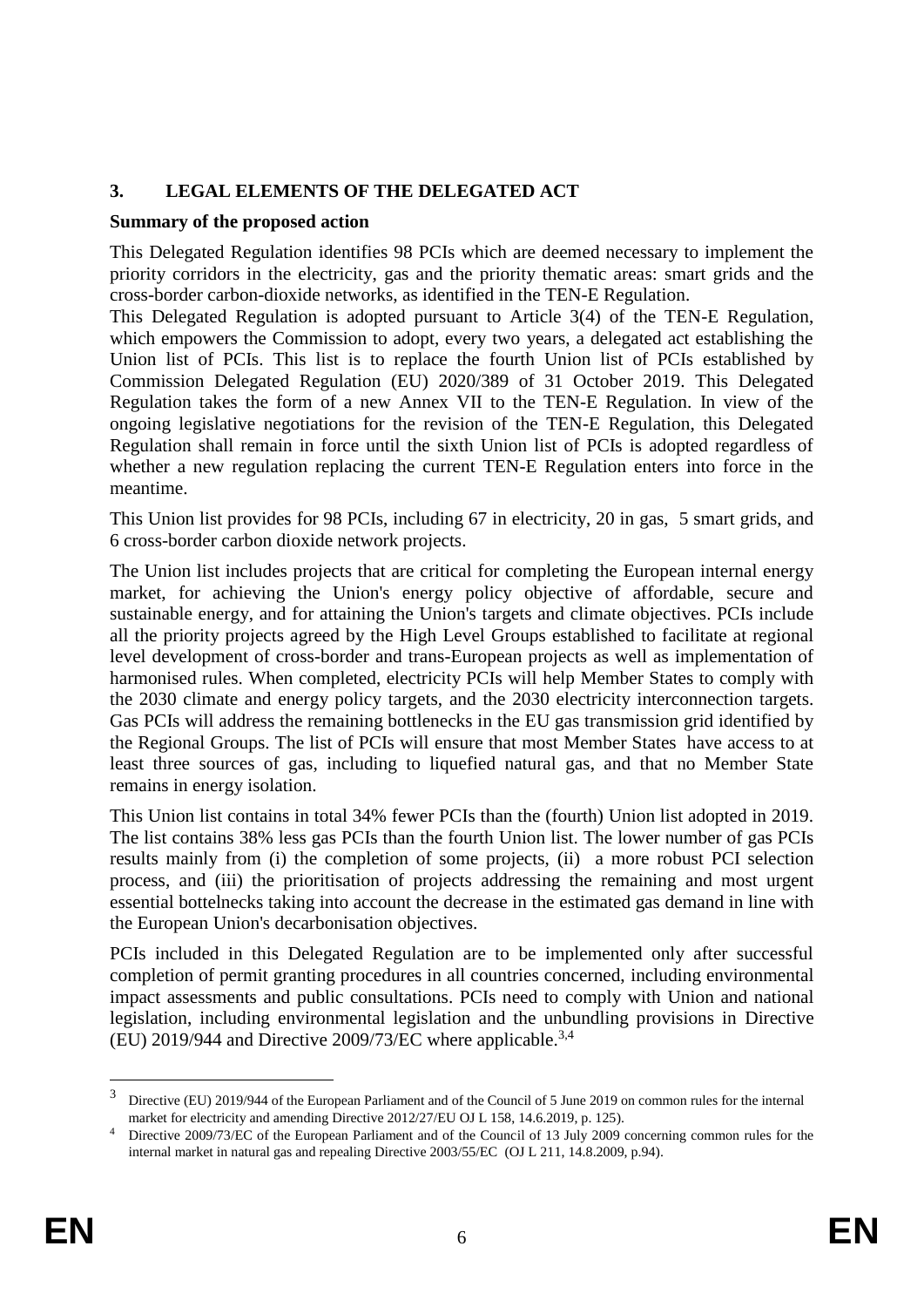### **COMMISSION DELEGATED REGULATION (EU) …/...**

#### **of 19.11.2021**

#### **amending Regulation (EU) No 347/2013 of the European Parliament and of the Council as regards the Union list of projects of common interest**

#### THE EUROPEAN COMMISSION,

Having regard to the Treaty on the Functioning of the European Union,

Having regard to Regulation (EU) No 347/2013 of the European Parliament and of the Council of 17 April 2013 on guidelines for trans-European energy infrastructure and repealing Decision No 1364/2006/EC and amending Regulations (EC) No 713/2009, (EC) No 714/2009 and (EC) No  $715/2009^5$ , and in particular Article 3(4) thereof,

Whereas:

- (1) Regulation (EU) No 347/2013 establishes a framework for the identification, planning and implementation of projects of common interest ('PCIs') which are required to implement the nine strategic geographical energy infrastructure priority corridors identified in the fields of electricity, gas and oil, and the three Union-wide energy infrastructure priority areas for smart grids, electricity highways and carbon dioxide transportation networks.
- (3) The list of PCIs is established every two years. The latest list was established in 2019 and entered into force in 2020. Thus, it is necessary to replace it.
- (4) Projects proposed for the inclusion in the Union list have been assessed by the regional groups referred to in Article 3 of Regulation (EU) No 347/2013 who confirmed that they meet the criteria laid down in Article 4 of that Regulation.(5) The draft regional lists of PCIs were agreed by the regional groups at technical-level meetings. The oil Regional Group agreed not to put forward a draft list of oil projects to be included in the Union list of PCIs in view of the Union's climate targets and the carbon neutrality objective. Following the opinions of the Agency for the Cooperation of Energy Regulators ('ACER') on 27 October on the consistent application of the assessment criteria and the cost/benefit analysis across regions, the regional groups' decisionmaking bodies adopted the regional lists on 9 November. Pursuant to Article 3(3) point (a) of Regulation (EU) No 347/2013, prior to the adoption of the regional lists, all proposed projects were approved by the Member States to whose territory the projects relate.
- (6) Organisations representing relevant stakeholders, including producers, distribution system operators, suppliers, and consumer and environmental protection organisations were consulted on the projects proposed for inclusion in the Union list.
- (7) PCIs should be listed per strategic trans-European energy infrastructure priorities in the order laid down in Annex I to Regulation (EU) No 347/2013.

<u>.</u>

<sup>5</sup> OJ L 115, 25.4.2013, p. 39.